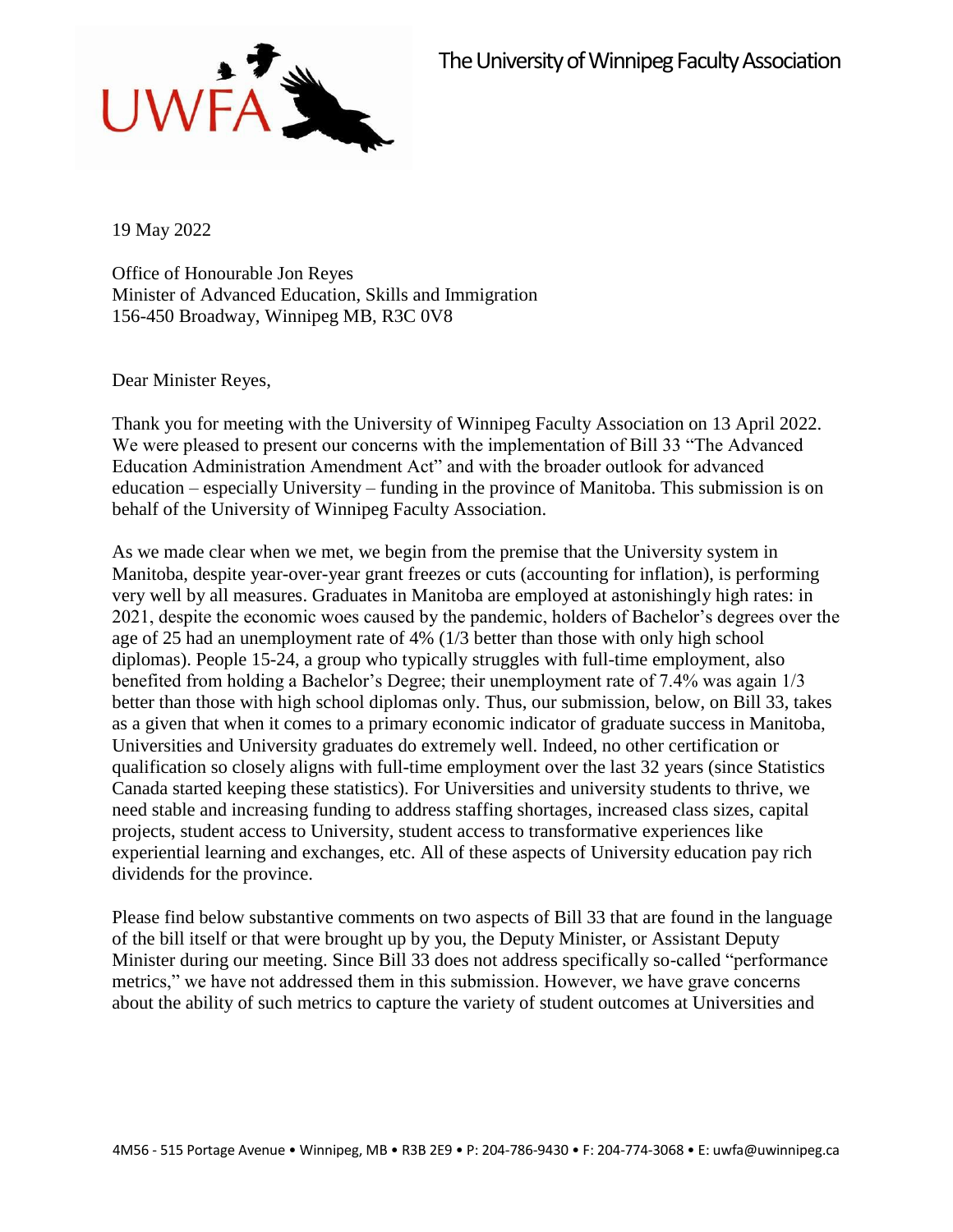

for how the implementation of such metrics would radically alter and negatively affect some of the reasons that Universities have led social, cultural, scientific, and economic development in the recent past. We are welcome to a meeting at any point to present our concerns with so-called "performance metrics" and the damage they will do to post-secondary education in Manitoba.

## Auditor-General of Manitoba, "Oversight of Post-Secondary Institutions"

Several times during our meeting, Deputy Minister Eric Charron brought up the Auditor-General of Manitoba's report entitled "Oversight of Post-Secondary Institutions." In addition, during the committee hearings for Bill 33, then-Minister Wayne Ewasko also used this report as a rationale for "a little more oversight over post-secondary institutions."<sup>1</sup> Having read this report, we are at a loss as to see where and how it offers a justification for some aspects of Bill 33 such as implementing "differential tuition" (an issue that Minister Ewasko did not clarify in the committee hearings despite repeated requests). The vast majority of this report concerns the professionalization of Boards of Regents or Governors and the oversight of employment contracts of presidents of institutions. Moreover, the report explicitly focuses on "the processes that the Department [of Advanced Education] had in place to support, and to provide oversight of, the financial and operational performance of public post-secondary institutions" (p. 28) and "did not include any academic-related matters, nor quality of education issues" (p. 28). It is our firm contention that any implementation of differential tuition from the Department of Advanced Education necessarily affects academic matters and quality of education issues.

Furthermore, and we will touch on it only briefly, while the report acknowledges the legislated institutional autonomy of Universities, it does not consider the ramifications of this autonomy in distinguishing between different types of post-secondary institutions in the province or by comparing Universities, for example, to other board-governed institutions in the province (e.g. at recommendation 14, p. 159).

The Auditor-General throughout does not offer a recommendation about "differential tuition" or make suggestions to centralize tuition fees policy in the Department. There is much about performance metrics and strategies to determine these metrics, yet no information – easily available from Statistics Canada – on the astonishing success of Universities.

Therefore, we contend that the Auditor-General's report, while perhaps offering strong suggestions on best practices for boards and presidents, gives no sound and coherent advice on how to improve the academic performance of Universities. So-called "skill-matching" with employers, post-graduation employment, program of study prioritization and so on are premised on academic performance and academic planning. These are, by common sense and legislation, the purview of University bodies and the expert administrators, faculty, and staff who serve on them.

 $\overline{\phantom{a}}$ <sup>1</sup> 21:20 [https://www.gov.mb.ca/legislature/hansard/42nd\\_3rd/sed\\_08/sed\\_08.html](https://www.gov.mb.ca/legislature/hansard/42nd_3rd/sed_08/sed_08.html)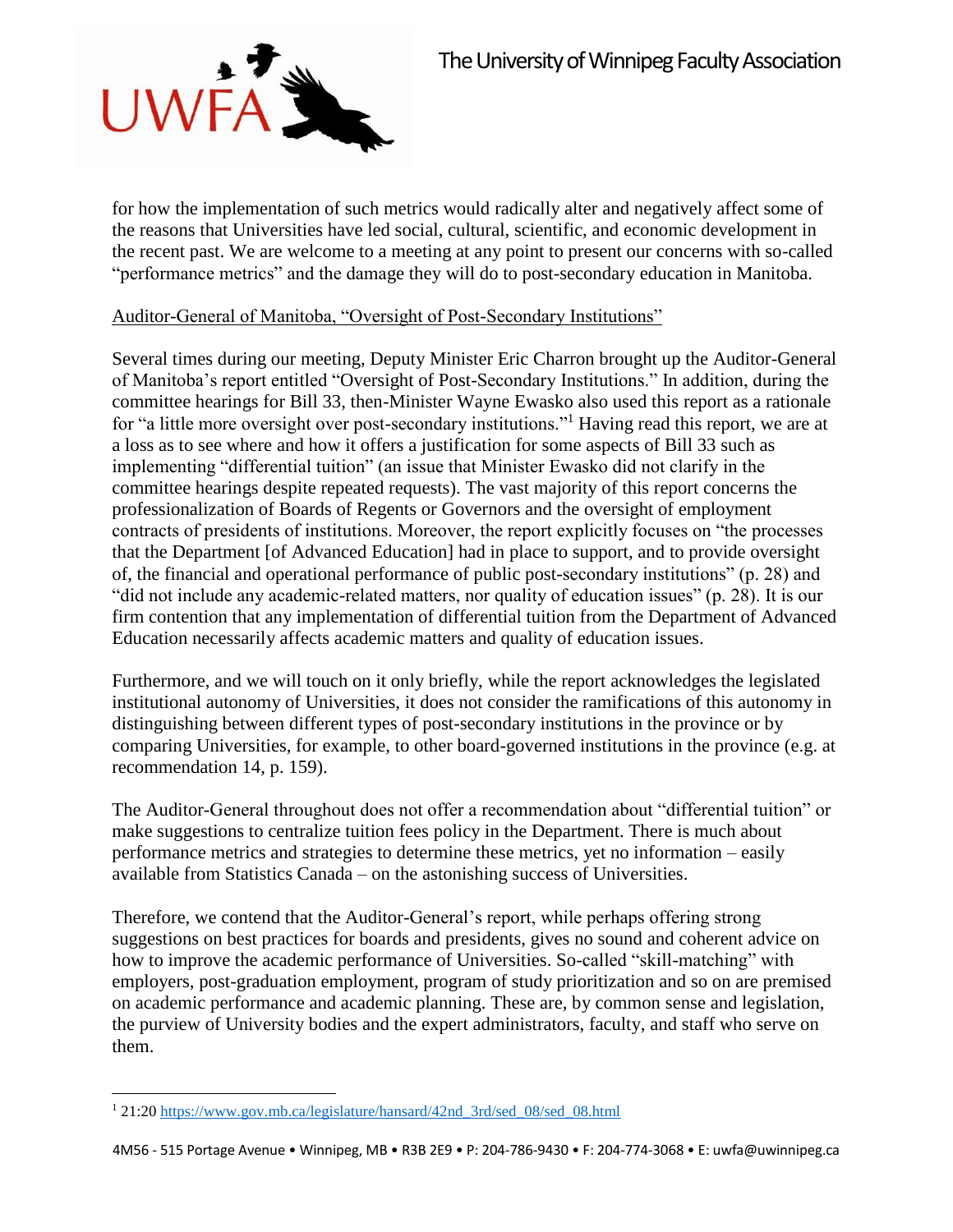

## Differential Tuition

As we made clear during our meeting, "differential tuition" is highly contentious and strikes at the heart of the mission of Universities; moreover, it reveals fundamental issues with understanding the success of students at University and beyond, regardless of major. There is certainly a rationale to permit tuition difference based on program, which already happens at Universities and under their own purview; this is especially the case for programs that come with added cost. Universities, of course, are best suited to determine the relative costs and benefits of each program and therefore to pursue tuition rates for different programs based on their own internal discussions and with proper oversight as indicated in the legislation.

There is abundant research to show that employment and earnings do not fluctuate greatly with field of study. Indeed, one easily available website, [www.humanitiesworks.org,](http://www.humanitiesworks.org/) offers simple to read graphs and charts (backed up by research) that demonstrate that rates of employment are the same across fields of study. "Underemployment" or issues in matching skills to work can be a challenge for some fields of study initially, but after five years, fields as diverse as English literature and the physical sciences have the same "underemployment" rates. Graduate salaries are similar across majors, with similar annual salaries for those who major in English or Biology; by age 40, in fact, liberal arts degree holders out-perform STEM degree holders. Finally, a variety of media reports and scholarship suggest that a variety of skills –and thus a variety of types of training – are necessary in today's world. Graduates need to be willing to train and retrain, and, in a knowledge economy, to deploy the so-called "soft skills" of communication, literacy, empathy, and collaboration. These skills are taught across fields of study.<sup>2</sup> Students are therefore best poised to determine their field of study without artificial attempts by government to predict the skills that employers need or that our society and economy will require.

The issues highlighted here relate only to post-graduation success, since our discussion seemed to be focused on these issues and the Auditor-General's report discusses "strategic objectives" among other recommendations for post-secondary institutions (p. 158). If the strategic objective of Manitoba Universities is to produce a highly educated, gainfully employed, satisfied, and adaptive and adept workforce, then Universities have more than surpassed that goal. Centralizing tuition – especially differential by program – in the Department would interfere with the studentfocused process of determining field of study and interest that is already central to Manitoba Universities.

## Conclusion

If the past two years have taught us anything, it's that it is a fool's game to predict the future, especially when it comes to employment trends and skills. Manitoba's Universities have

 $\overline{\phantom{a}}$ <sup>2</sup> These documents relate to the USA, but similar work has been compiled in Canada. Statistics Canada's surveys on field of study and employment/income show similar salaries and employment rates, though these survey are from 2016.